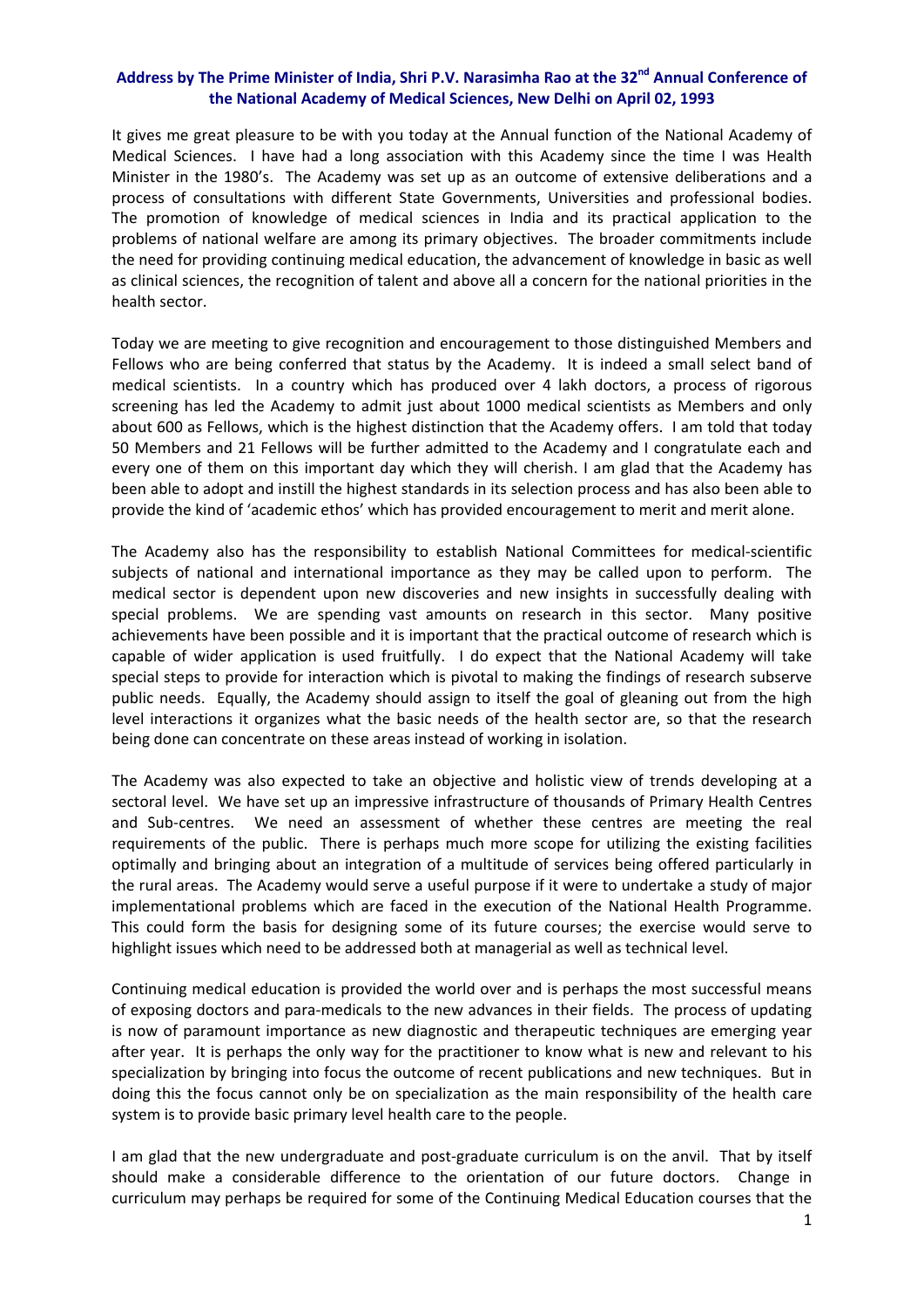Academy organizes. The test of a good CME programme must be its relevance to the work the practitioner does on his return to work. I am also concerned about the methodology of the programmes so that they are capable of enthusing the practitioners to systematize and modernize their outlook. While it is the duty of the practitioners to keep themselves abreast of what is happening, equally the programmes must be oriented in a way which opens new vistas, new opportunities through recent developments. I am glad that the Academy proposes to set up a Centre for preparing such modules and disseminating them widely. Their acceptance will depend upon the range of their applications. I also understand that a National Coordination Committee has been constituted for making long term as well as intermediate recommendations to meet the needs of continuing education in health and health sciences. They should give their report at an early date.

Sometimes the teaching of general practitioners is undertaken without reference to the resources which are available in a hospital, a dispensary, a health centre and most important of all the volume of patients who have to be seen by a practitioner. While I am aware of the courses that have been organized by the National Academy of Medical Sciences cover a wide range of clinical subject including super‐specialties, perhaps much more could be done if priorities were decided on the basis of a situational analysis of where the real needs lie so that the returns on the investment of time and resources are most fruitful.

The mushroom growth of medical colleges was arrested with the issue of two landmark ordinances of  $27<sup>th</sup>$  August last year which provided for prior permission of the Central Government to be obtained before establishing a new medical college or dental college. The Bills have since been passed by Parliament and with that let us hope greater responsibility would be brought to bear on those who seek to commercialize on medical education. Now the question which has to be looked at is how medical colleges should work in a merit-basis system while leaving freedom to the private initiative to function without too many fetters and hindrances.

The distributional differences in medical manpower sometimes belies explanation. I am told there is a shortage of specialists at the PHC level. The referral system at the State level also does not seem to work in a coordinated fashion with the result that hundreds of people frequent the crowded OPDs of district and government hospitals sometimes at great personal hardship; eventually some of them find their way to metropolitan centres and the capital's hospitals for treatment. Some of the larger hospitals have huge OPDs which hardly give a practitioner time to devote more than a few minutes to a patient. Having gone to a specialist, I wonder how much time is spent on getting investigations done leaving the patient and his attendant bereft of a working day's wages with each visit to the hospital. These are practical aspects which need to be considered. How can the basic practitioner make himself useful to the community in a manner that does not require a patient to go to the hospital for common ailments? How can he be made accountable to the population he serves? How can the referral system work in a way that enthuses a sense of confidence? Is the quality of monitoring of what happens to various programmes at the Primary Health Centre and Sub‐centres effective? Does the District machinery and particularly the Chief Medical Officer of the district get time to look at all the components of what the system is claiming to provide? Is a greater degree of prioritization possible? In a country with such a wide range of information and so much of educated medical talent, by now it ought to have been possible to pinpoint the priority areas and see that the monitoring is designed in a way that the CMO at the district level is able to decipher round-the month what is happening in the district and reassign tasks and responsibilities that are in line with public needs. Today many of these tasks are left to be performed at will and even the process of information collection is sporadic and weak. The training given by the National Academy should consider these gaps and special programmes should be devised for the district level functionaries to draw the best from the PHC/Sub‐Centre system.

The Academy has another important objective which is to secure the coordination between the medical and other scientific academies, societies, associations, institutions and government medical and scientific departments and services. This requires providing a forum for interaction between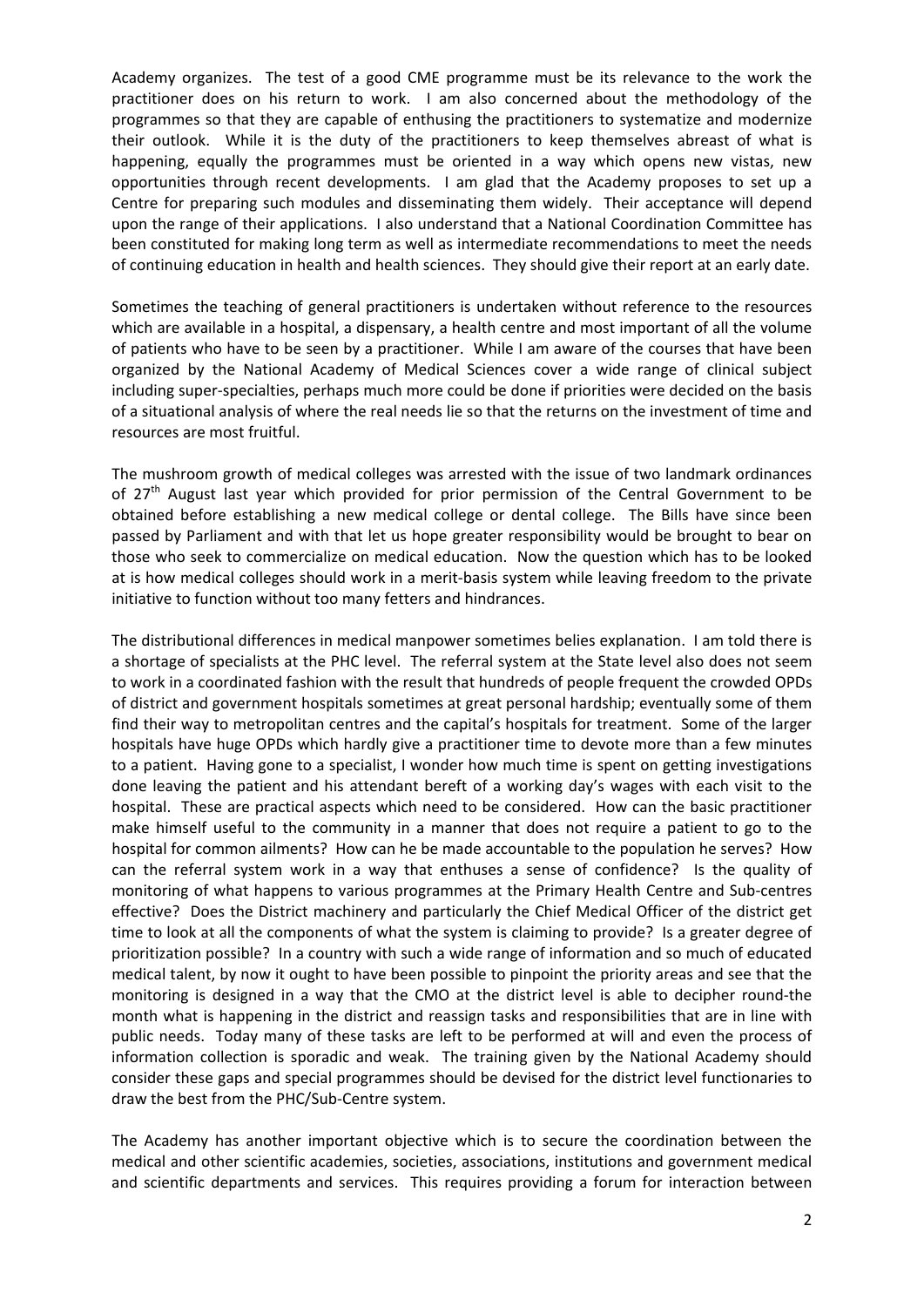persons who represent different interest groups, different objectives and yet who are part and parcel of the whole process of trying to provide and improve upon the different sectors that have an interplay in the health scenario. The whole system of medical education rests upon an interplay between doctors, nurses, pharmacists, educators and administrators and not to speak of the patients; perhaps a forum where all the educators and administrators could be brought together for an exchange of views and definition of how programmes can subserve the national health needs to be provided. It is very easy to make statements of intent. It is far more difficult to implement them. We need to go into the details of implementation, the nitty-gritty of inter-relationships improvement – not merely a peripheral one. The health problems of India cannot be seen only through curriculum changes and lecture rooms. Nutrition, safe drinking water, environmental issues and pollution are very closely related with health care. Medical care is usually inaccessible and far too expensive for people to afford particularly where communications are difficult. We have a large number of practitioners from non-allopathic systems of medicine. Many of them are subserving a public need. Perhaps with a little orientation they could be specially equipped to go to remote areas to act as the first line of defence. Equipping them suitably might be a worthwhile goal. The Academy ought to address this issue and come up with a consensus that meets the needs of the people.

The Academy has the primary responsibility of promoting knowledge in medical sciences while addressing its practical application to the problem of national health. With the improvement in life expectancy a host of new problems have surfaced. AIDS, adolescent health, occupational hazards, cardiologic problems, problems of old age, have emerged which hardly called for any great attention a decade ago. The trends ought to be analyzed and commented upon by the Academy to enable the changes in strategy to be first discussed by medical scientists. If government policy is perceived as requiring re‐orientation it is possible for the Academy to share its vision and experiences with those who formulate policy and I am sure those who formulate policy will be found responsive to all these suggestions.

We have recognized human development, in all its many facets, as the ultimate goal of the Eighth Plan which has been launched in April, 1992. Health and education constitute important strategies for the achievement of this broad objective. Indeed, both serve as the essential entry points for socioeconomic development. Poverty and disease constitute a vicious cycle. The sickness may arise as a result of impoverishment, while it may in itself lead to greater poverty. Major investments in primary health care, environmental sanitation, safe drinking water, stabilization of population growth, and provision of food security ensuring acceptable levels of nutrition, are obviously required and every effort has been made to adequately provide for them in the planning process although we cannot say that it is adequate. We may not have succeeded entirely in fully responding to the needs of these sectors, but we are consciously and consistently trying to prioritize our commitments in human health, recognizing its potential for overall socioeconomic development.

Health of the people is of direct concern to the society which has an obligation to protect and provide for the maintenance of the health of its members. Physician, as a health care provider, must respond with sensitivity to the changing needs of society, and he must, in turn, ensure that such changes are in a positive direction. It is in this context that the role of the physician as an instrument of social change and the catalyst of social transformation, needs to be emphasized. In its broader connotation, medical science is intrinsically a social science. Since antiquity, it has dealt with human beings. Irrespective of the on-going technological advances, the major objective of medical education has been, and must continue to remain, the appreciation of man, his behavior and his environment as a package and not in small bits and pieces. Thus the physician can no longer remain satisfied only by offering his services to the sick, but must accept the challenge to protect and assure the health of the people, by facilitating the development of behavioural attributes which lead to harmonious social interaction, and healthy life style and environment. Even while analyzing illness, the interplay of psychological and social determinants which may potentiate the action of biological and physical disease agents, needs to be constantly reviewed. This aspect is intimately linked with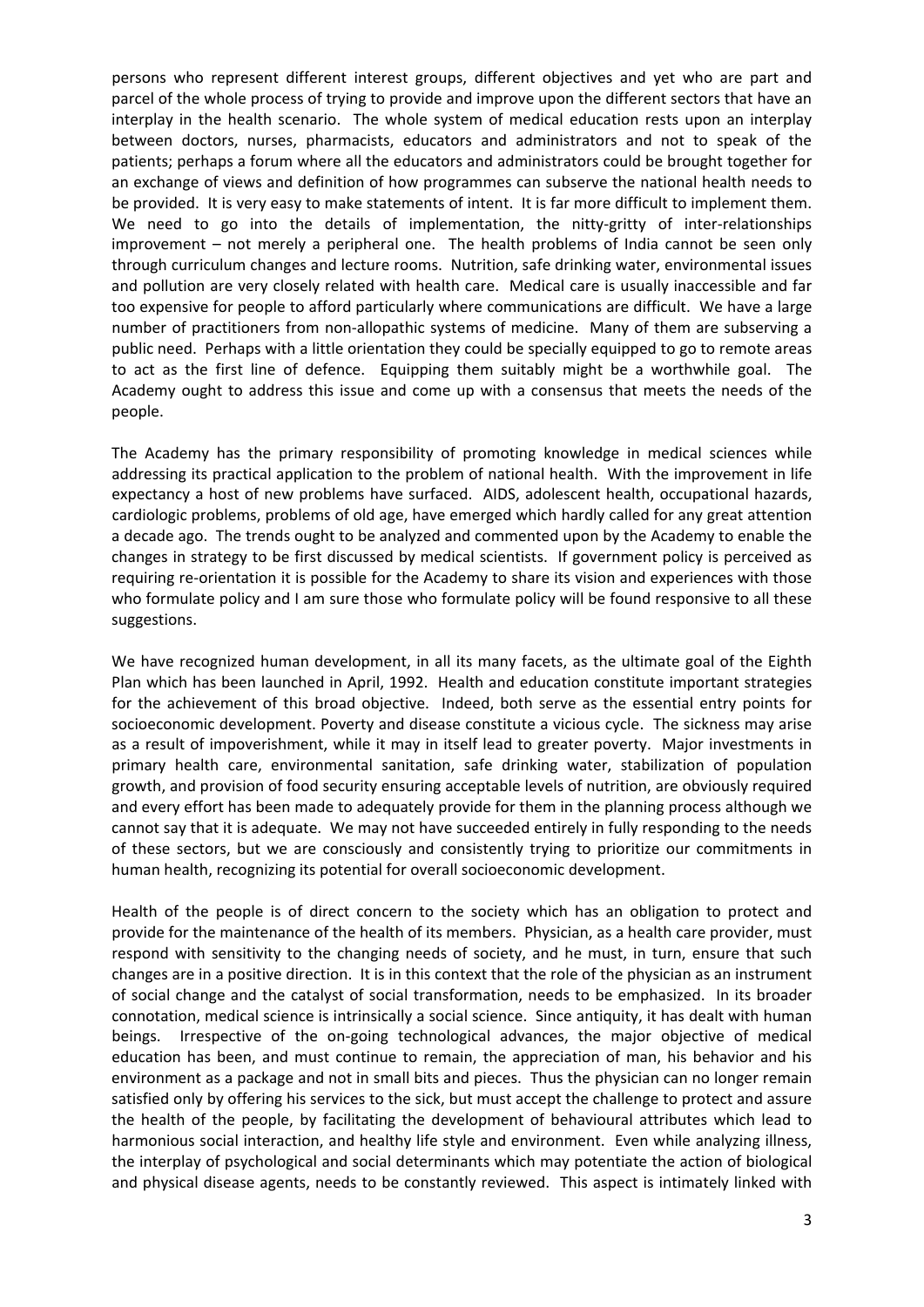the life style, family structure, work environment and opportunities and facilities for leisure and recreation. Thus, the role of the physician as an enlightened member of the society becomes not only obvious but sharply focused.

In recent years, there is an ongoing world wide transition from the communicable diseases which dominated the scene during the major part of this century, towards a broad spectrum of non‐ communicable diseases which are due to an interplay of a cluster of risk factors essentially related to life style changes. The prevention of communicable diseases entirely rested on mass vaccination programmes, and eradication of small pox is an example of the effectiveness of such strategies. In addition, the treatment of communicable diseases mostly warranted administration of antimicrobial agents and continuing research efforts over the years have provided more potent antibiotics which would effectively treat those micro-organisms which may have developed resistance to first line of such drugs.

In contrast, there are no vaccines as yet for most of the non-communicable disorders such as cardiovascular diseases, diabetes, and strokes. Nor are there any magic bullets such as antibiotics for their treatment. Indeed, there is no permanent cure for any one of these illnesses. It is for such diseases of the  $21<sup>st</sup>$  century that the essential approach must rest on the revival of the traditional wisdom of our societies wherein a vegetarian diet, occasional fasting, daily meditation, plenty of physical activity, and abstinence from alcohol and smoking must once again become the norm, and any deviant behavior must necessitate remedial action through communication and intensive education. This is already happening in most of the advanced countries. Smoking has been effectively prohibited and the manufacture of cigarettes is coming down sharply, except in countries like India which produce tobacco. We have been breaking our heads with producers to bring down their production, which they are not in a mood to do. It means that right from the field where the cultivation takes place we have to bring about a change, a transformation in attitudes. I can tell you with personal experience that I have been trying to bring about this change in their attitudes but the success is only partial right now. We will have to intensify our efforts to see that this is done. The cultivation of tobacco just cannot go with the modern trends of bringing down smoking. I don't see what other use tobacco can be put to except smoking. So, this has to be seen as a whole package, a package right from the production onwards and going right to the social problems as we face. A physician must, therefore, act as a role model so that it is both by precept and persuasion that he can produce the requisite behavioural change in those who seek his advice and counseling.

Is the physician of tomorrow suitably attuned to the new needs? Has he developed the requisite competencies to successfully fulfill his assigned role? As a natural extension of this thought process, may I suggest that the leaders of the medical profession who are distinguished Fellows of this Academy must deliberate upon these issues, so as to provide a think‐tank which would contribute to the development of rational policies and programmes at the national level. The Academy must also address larger issues which take care of policy formulation for CME for the large number of institutions that impart medical education in the country.

I am stressing this point again and again because I beseech you to consider this. You are part of a bigger whole, a part of the society which is now more or less in a state of flux with one element probably working at cross purposes with every other element. We have to bring that harmony, not only between various sections of the people but between knowledge as a whole, and the several compartments of knowledge as we have. They have to be harmonized. This seems to be the greatest need of a developing country because the experience of developed countries where compartmentalization, looking at things by bits and pieces leading to overspecialization, with each expert trying to only care for his own ideas of what should be done, not caring for any other idea which is equally relevant and important in the life of a human being, the holistic approach being totally absent. Now, we have seen the results of that. They are now looking back, turning back to the holistic approach which we had centuries ago and perhaps which is still there inherent in us; we only do not realize it, we only try to bypass it. Please let us start the new process of not bypassing